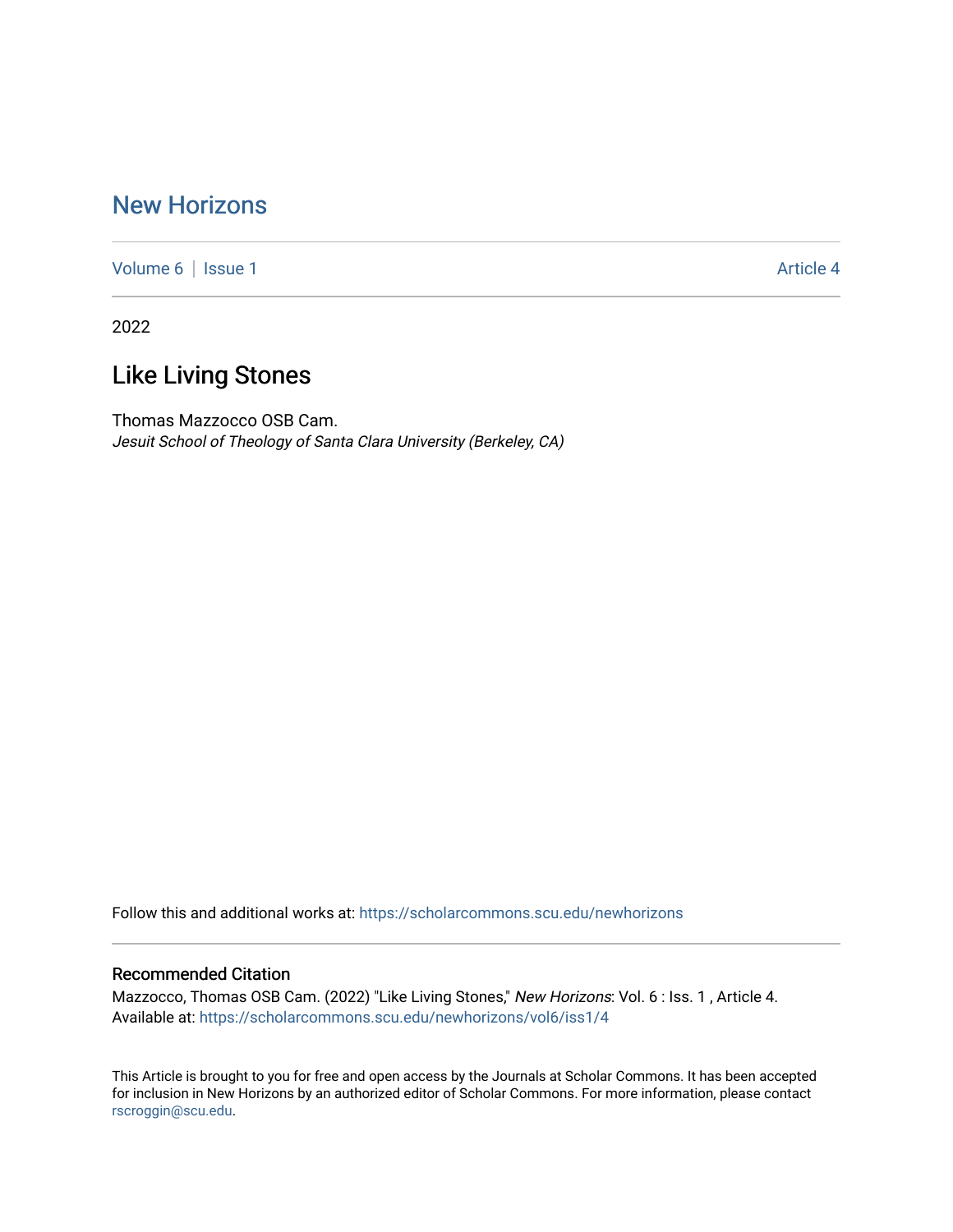# **Like Living Stones**

### Thomas Mazzocco, OSB Cam. *Jesuit School of Theology of Santa Clara University (Berkeley, CA)*

*Pope Francis recently opened a global synodal process to reflect on synodality, a powerful theme for the life and mission of our Church prompted by the communion of the body of Christ. This homiletic reflection connects synodality to the image of living stones from 1 Peter to suggest this as an appropriate image for the Christian community as we imagine and re-vision how we understand church.*

Pope Francis recently opened a global synodal process to reflect on synodality, a powerful theme for the life and mission of our Church prompted by the communion of the body of Christ. Here, the action of the Spirit is exercised throughout history: women and men of all times share the mission of the people of God in the world.

But how do we understand Church? Who is the Church? The answer is crucial to understanding our role and participation in the Church's mission today. In his first letter to Christians living in Asia Minor, and to us today, Peter wrote: "You also, like living stones, are being built into a spiritual house to be a holy priesthood, offering spiritual sacrifices acceptable to God through Jesus Christ" (1 Peter 2:5). As we listen to this passage, I wonder how this might resonate with us today. Can it help in our understanding of Church? We, the Church of God, God's people, are co-creators of our spiritual house. I immediately recall the temple, "the house of my Father," as Jesus defines it in John's Gospel, where the priests celebrated the sacrificial cult. We are the living stones, a living part of this spiritual temple, prepared by God since the beginning of time, constituted by Christ, and made manifest by the outpouring of the Spirit blowing in the vicissitudes of time and history. The Spirit dwells today in the Church, in the people of God, in our hearts, just as it did in the temple of Jesus' time.

1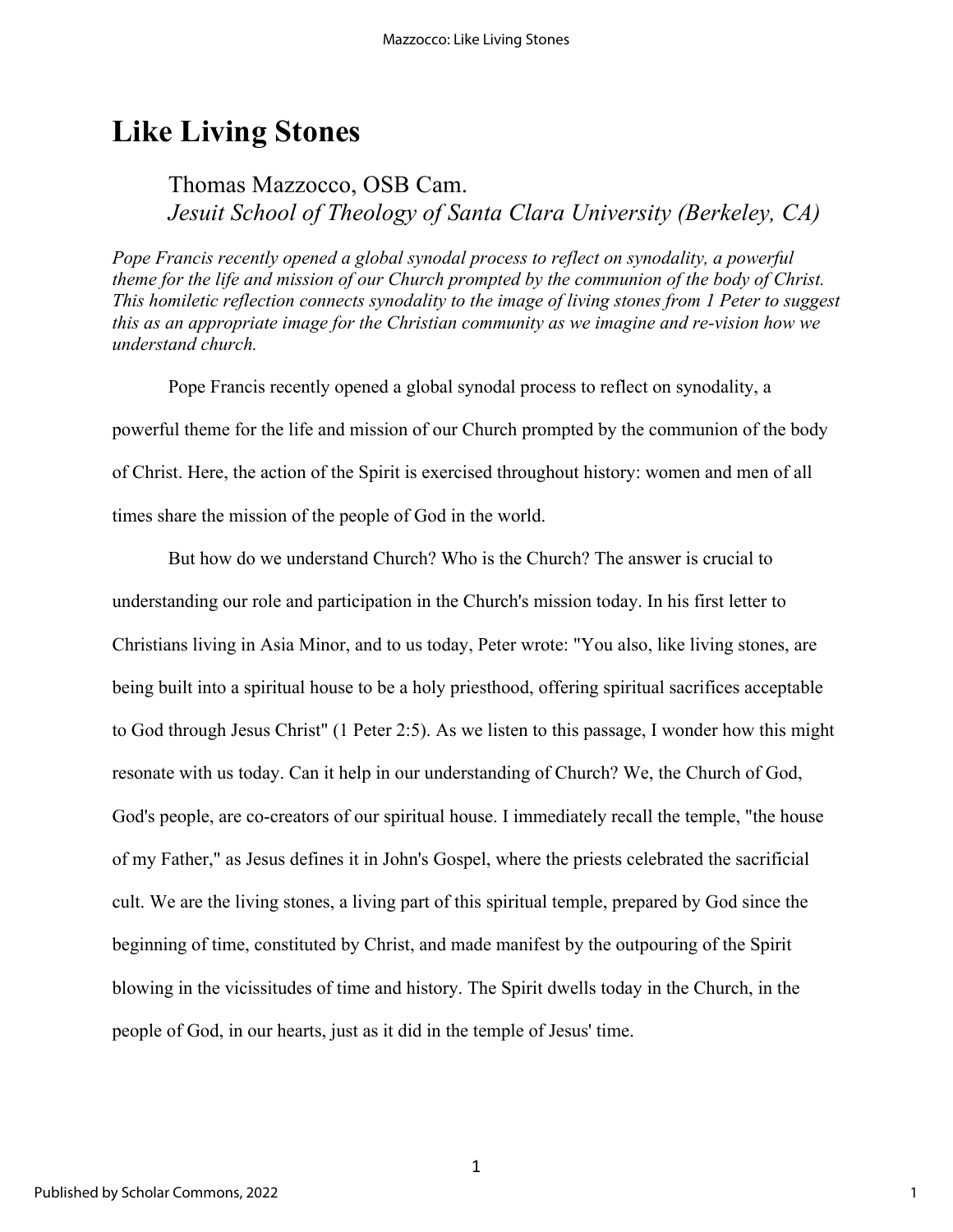In our journey as living stones, Jesus Christ becomes the mediator. He prepares a place for us and shows us the way. And indeed, it is not always a reassuring path: a path of prodigious works and jubilant crowds but also a path of temptations, betrayals, and death. We experience this troubled path in our everyday life and throughout history. However, the scandal of the cross and the mystery of the resurrection represent the newness of Christ. As a stone rejected by humans but chosen by and precious to God, Jesus shows us a way that is so distant from our ways. Yet, as part of the same spiritual building, it is a way that allows us to live in right relationship with ourselves, with others, with the Other.

The relational aspect of the Church appears powerfully here. A Church that is no longer vertical but horizontal in dialogue with those close to us and with Christ, the mediator and connector of living stones which are all different from each other but ordered to the same purpose. Guided by the Spirit, we are called to work for the kingdom of God, fulfilling through our hands the intimate nature and universal mission of the Church. We are active players in the history of salvation. The work of our redemption is still happening through the Spirit who dwells in us, as we dwell in this spiritual house, the Church. We nourish such a spiritual dwelling through participation in worship liturgy. As living stones, we need this nourishment.

Sharing the sacred word and the Eucharistic table allows us to experience the Christian mystery, grasping a deeper meaning of our faith. As we eat and drink, we become part of the same mystical body of Christ, as living members of his Church. Such a body is made actual and renewed through our participation in the Eucharist. Out of our weekly celebrations, we create expressions of our sacred liturgy in our daily lives and manifest to the world the mystery of Christ. We are called "to be a holy priesthood" and to become a sacramental sign of union with God. As living stones, we testify to the unity of the whole human family as we become one

2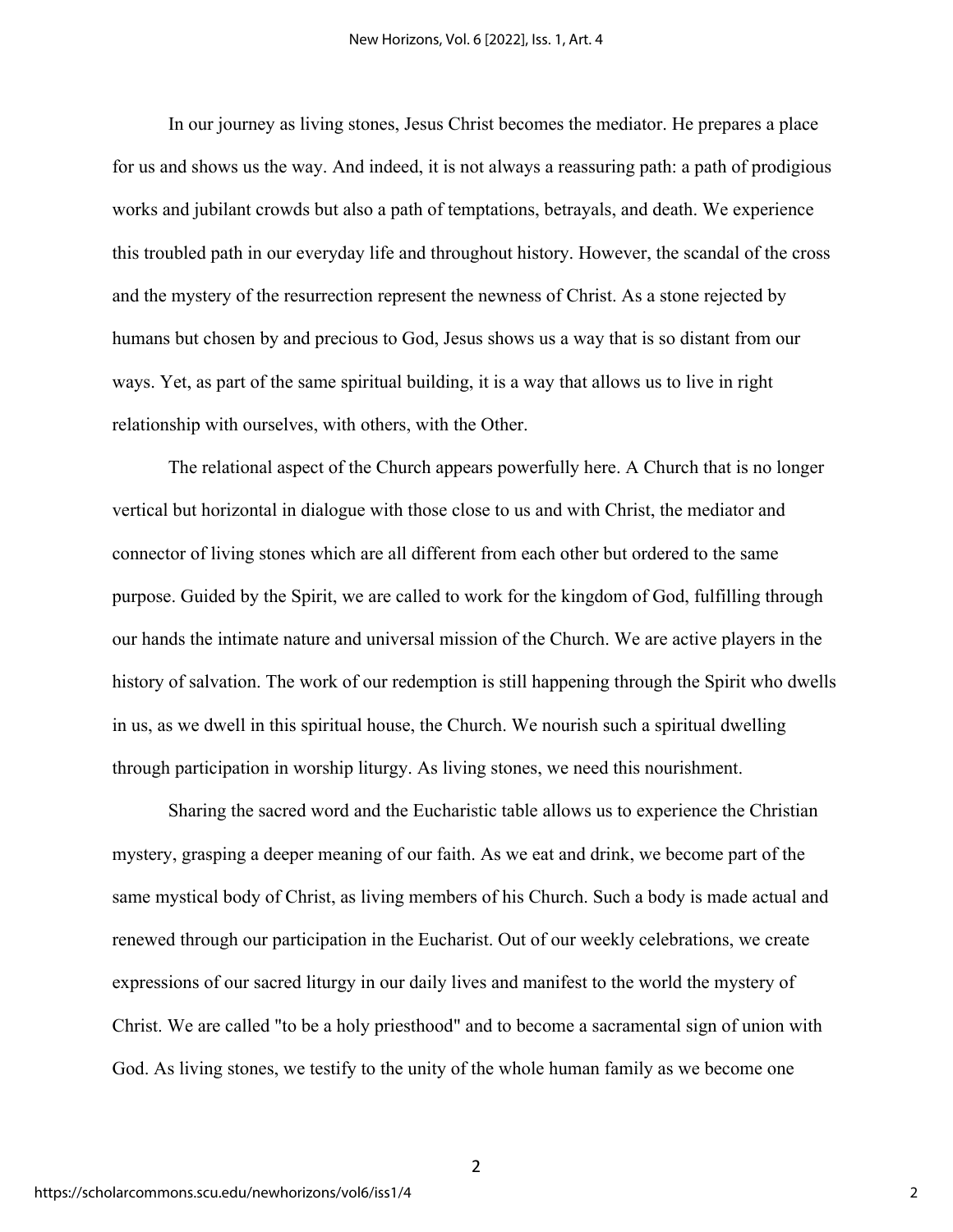spiritual house. We become part of God's salvation plan, and we reveal the one body of Christ. Our synodal process witnesses to Christ in the world, with our divine and priestly incarnation as living stones.

In our contemporary culture, we may at times feel homeless. I speak not of a material structure but of a more essential and urgent existential home. The spiritual house that we are called to embody can be countercultural. Every day, we build this holy place in the authentic encounter with our neighbors, in the dialogue that prevents us from withdrawing into ourselves, and in the experience that constitutes us as a diverse and genuinely universal, synodal, world Church. At these local synodal gatherings occurring around the world, the Holy Spirit's work in our community guides us toward this Church of authentic listening and encounter among a discipleship of equals and universal communion of saints. As living stones, we are continually invited to cooperate in building God's reign and to be active agents in realizing salvation.

So, how does Peter expect us to live as living stones? How do we build our spiritual house and participate in the community of believers? As we have seen, the idea of synodality is deeply rooted in our being Christians. At the origins of the Christian community, the Church moved in a synodal way. Throughout our history, we have lost contact with this dimension of our faith, but we are urged today to rediscover how to embody the experience of a synodal Church or, in other words, how to be living stones.

As we read from Pope Francis, communication, participation, and mission are pillars of synodality. Communication can only occur through authentic dialogue, a relationship based on listening to our neighbors. As members of God's Church and of the body of Christ, we are naturally in a relationship with one another. Also, as part of the same building, we participate, each with their gifts, in the common project of being the light of the world, a house built on the

3

3